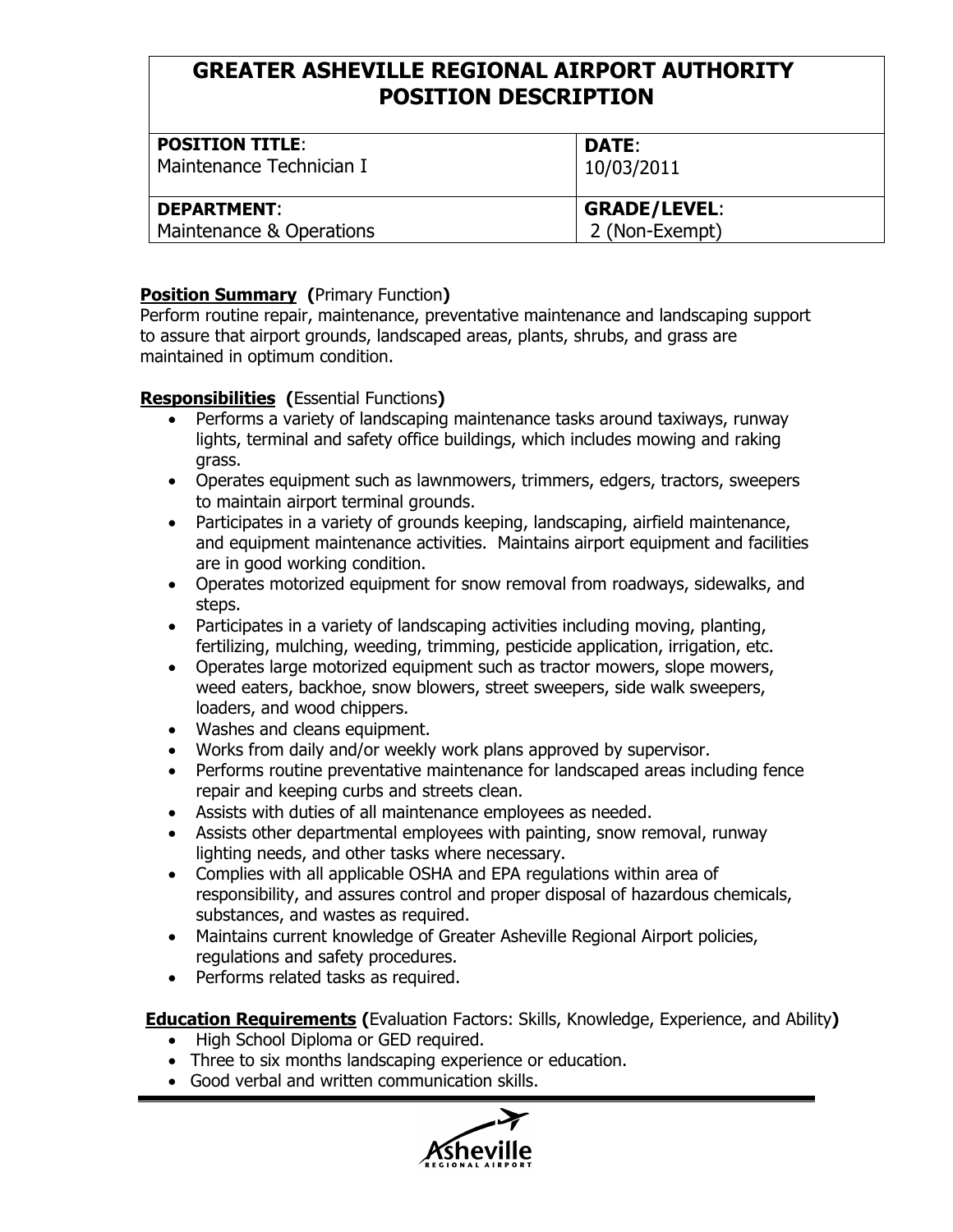# **GREATER ASHEVILLE REGIONAL AIRPORT AUTHORITY POSITION DESCRIPTION**

| <b>POSITION TITLE:</b><br>Maintenance Technician I | <b>DATE:</b><br>10/03/2011 |
|----------------------------------------------------|----------------------------|
| <b>DEPARTMENT:</b>                                 | <b>GRADE/LEVEL:</b>        |
| Maintenance & Operations                           | 2 (Non-Exempt)             |

- Ability to work independently and in teams.
- Must possess a current pesticide license within six months of employment date.

#### **Experience Requirements**

- This position requires three to six months experience to become proficient in all aspects of the job, not necessarily consecutive in order to learn seasonal requirements of the position.
- Working knowledge of the standard methods, traffic laws, and regulations governing heavy equipment operation.
- Working knowledge of safety precautions, occupational hazards, and related safety precautions necessary to operate equipment.
- Knowledge of landscaping practices and principles.
- Ability to operate computer, fork-lift, and snow removal equipment.
- Considerable knowledge of safety regulations, occupational hazards, and related safety precautions.
- Ability to obtain thorough knowledge of the application of pesticides.
- Skill in operation, service, use, and care of equipment used in this position.
- Ability to detect broken or worn parts; ability to diagnose malfunctions and make minor repairs and adjustments to equipment.
- Ability to understand and follow oral and written instructions.
- Ability to communicate courteously and establish and maintain effective working relationships with coworkers, supervisors, and the public.
- Ability to ensure that grounds maintenance equipment is used only within the limits of the manufacturer.

### **Special Knowledge, Skills and Abilities**

- Work processes well established, but some judgment is necessary in prioritizing work, selecting plants, shrubs, etc.
- Works extended snow removal events including nights and weekends.
- Obtain Airfield driver's privilege.

### **Supervisory Responsibility**

• None at this time.

### **Licenses Required**

• Valid North Carolina Driver's License.